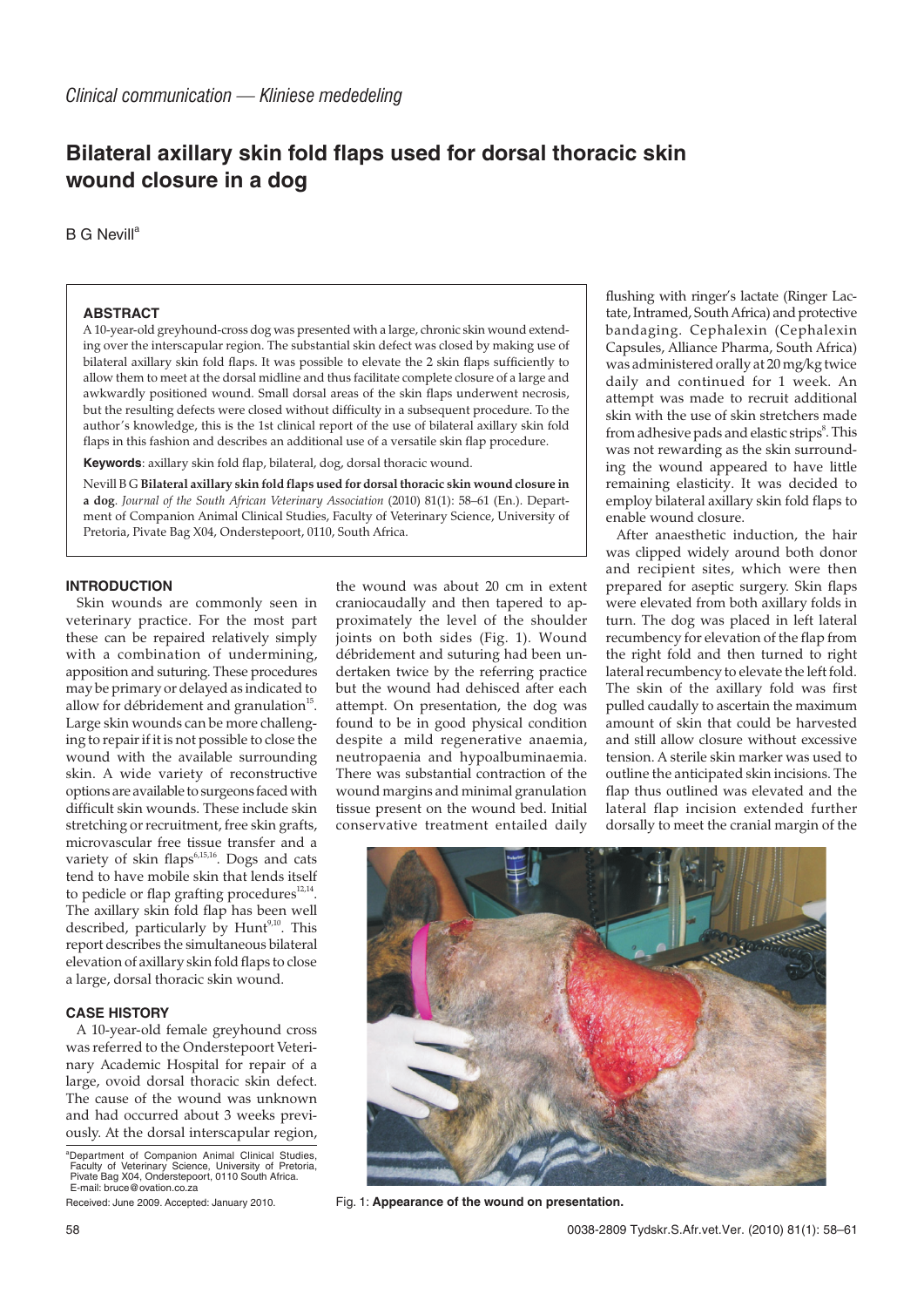skin defect. The ventral attachment of the axillary fold to the body wall was retained, forming the base of the flap (Fig. 2). The elevated flap was unfolded and advanced caudodorsally into the skin defect of the corresponding side (Fig. 3a–c). The recipient wound bed was prepared by trimming the skin edges and lavaging with ringer's lactate. The flap was then sutured into position using 4/0 monofilament nylon (Ethilon, Ethicon, South Africa) in a simple interrupted pattern. The procedure was repeated on the opposite side after repositioning the patient. The 2 skin flaps met and were sutured together at the dorsal midline. Modified closed suction drains made out of small feeding tubes and 20 m syringes were inserted subcutaneously in both recipient sites and maintained for 3 days<sup>3</sup>. The wounds were covered by light protective bandaging for 2 days. Postoperative analgesia was supplied by a 3 µg/kg/hr transdermal fentanyl patch (Durogesic, Janssen Pharmaceutica, South Africa) and carprofen (Rimadyl, Pfizer, South Africa) given at 2.2 mg/kg twice daily for 5 days. The donor sites healed uneventfully. Both flaps exhibited some postoperative congestion and oedema especially dorsally. Areas of necrosis approximately 20 mm  $\times$  20 mm developed in both flaps – caudodorsally on the left side and craniodorsally on the right. These were excised and the resulting defects closed without difficulty in a subsequent procedure undertaken a week after the 1st one. Thereafter healing progressed well with sutures removed after 10 days (Fig. 4).

#### **DISCUSSION**

Large skin wounds can be challenging to repair and more than one method of repair may potentially be successful<sup>8</sup>. Skin stretching was initially attempted as a means of closing or at least reducing the size of the wound in this patient. The lack of skin elasticity encountered was unexpected and may have been the consequence of the previous attempts to close the wound. A free skin graft was considered as a potential method of closure. However, the strenuous requirements of postoperative care, including the need for secure postoperative immobilisation, the risk of graft necrosis secondary to infection, and the size of the potential donor site, made this option less appealing13,15. Microvascular tissue transfer techniques could potentially have been employed, but require particularly specialised equipment and skills $\lq$ . The proximity of the axillary folds to the wound and the generous size of the folds in this particular dog, motivated the decision to use the axillary skin fold flaps. Skin flaps or pedicle



Fig. 2: **Lateral and medial incisions delineating the skin fold flap. The 2 incisions met just proximal to the elbow. The lateral incision was extended dorsally to meet the cranial margin of the wound.**

grafts are a useful means of transferring skin from one region of the body to another where there is a skin deficit. Possibly the best-known skin flap in

domestic pets is the superficial caudal epigastric flap and bilateral elevation of this flap has been described<sup>13</sup>. The pedicle, or base of a skin flap, provides ongoing



 $a)$ 







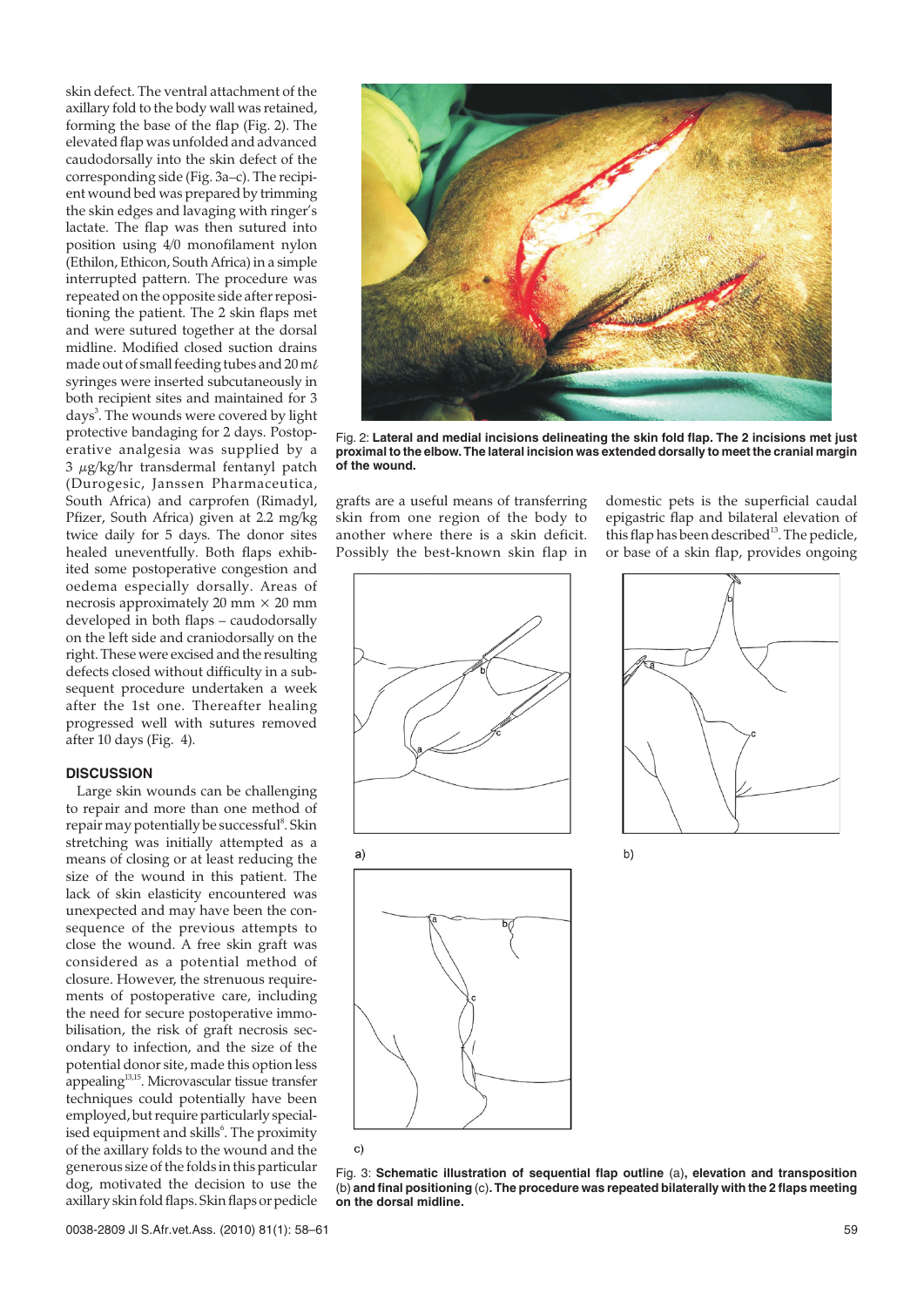

Fig. 4: **Wound appearance two weeks after the second procedure. The skin flaps met and were sutured together dorsally.**

blood supply to the flap despite the latter having been elevated from its original site $^{15,17}$ . The axillary folds provide an easily accessible source of skin that can potentially be used to close wounds in a variety of positions in the region. An axillary fold can be regarded as having a medial and lateral attachment to the front leg and a dorsal and ventral attachment to the body wall (Fig. 5a,b). Any 3 of these attachments can be mobilised while the remaining attachment is left intact to form the base of the flap<sup>8,9,11,12</sup>. Maintaining a body wall attachment may lead to better flap survival<sup>5</sup>. Depending on where the base is positioned, it is possible to cover areas ranging from mid-radius to the  $\frac{1}{\sqrt{2}}$  lateral thoracic wall<sup>5,11,12,17</sup>. The amount of skin available to harvest depends on the particular conformation of the patient, but a surprisingly large flap results when the medial and lateral portions of the fold are flattened out. Limb function and range of motion are not adversely affected<sup>4</sup>. Cats tend to have very well developed skin folds $7,11$ .

The mobilised axillary skin fold flap is generally regarded as a subdermal plexus flap and as such, not as robust as an axial pattern flap<sup>11,15</sup>. Accordingly, it is advised that the base of the flap (*i.e.* the width) approximates 50 % of the length of the flap to ensure adequate perfusion from the subdermal plexus<sup>5,10</sup>. Recent work has, however, suggested that the axillary skin fold flap may be an axial pattern flap supplied by the lateral thoracic artery if the flap is carefully elevated. Very good survival rates, equivalent to those reported for axial pattern flaps, have been  $o$ btained<sup>2,12</sup>. Careful mobilisation at the base of the flap is thus required to minimise disruption to flap blood supply which could in turn lead to variable degrees of flap necrosis. Other important potential reasons for flap necrosis include kinking, haematoma formation and infection. Careful preoperative planning and atraumatic surgical technique are required to minimise these problems<sup>12,15</sup>.

Although it was not difficult to reach the dorsal midline with the elevated flaps, some difficulty was experienced in spreading tension equally between the 2 flaps because they were created and sutured into position sequentially and the patient was in lateral recumbency. It may have been preferable to create both flaps first and then move them into position dorsally at the same time with the patient posi-



Fig. 5: a, **The axillary fold is situated at the caudal aspect of the front limb immediately proximal to the elbow. It has medial and lateral attachments to the front limb and dorsal** (A) **and ventral** (B) **attachments to the body wall.** b, **If the axillary fold is pulled caudally, it is possible to ascertain how much skin can be harvested and still allow tension-free closure. Depending which attachment is retained, it is possible to move the flap in a variety of directions, covering areas from mid-radius, sternum and lateral body wall.**